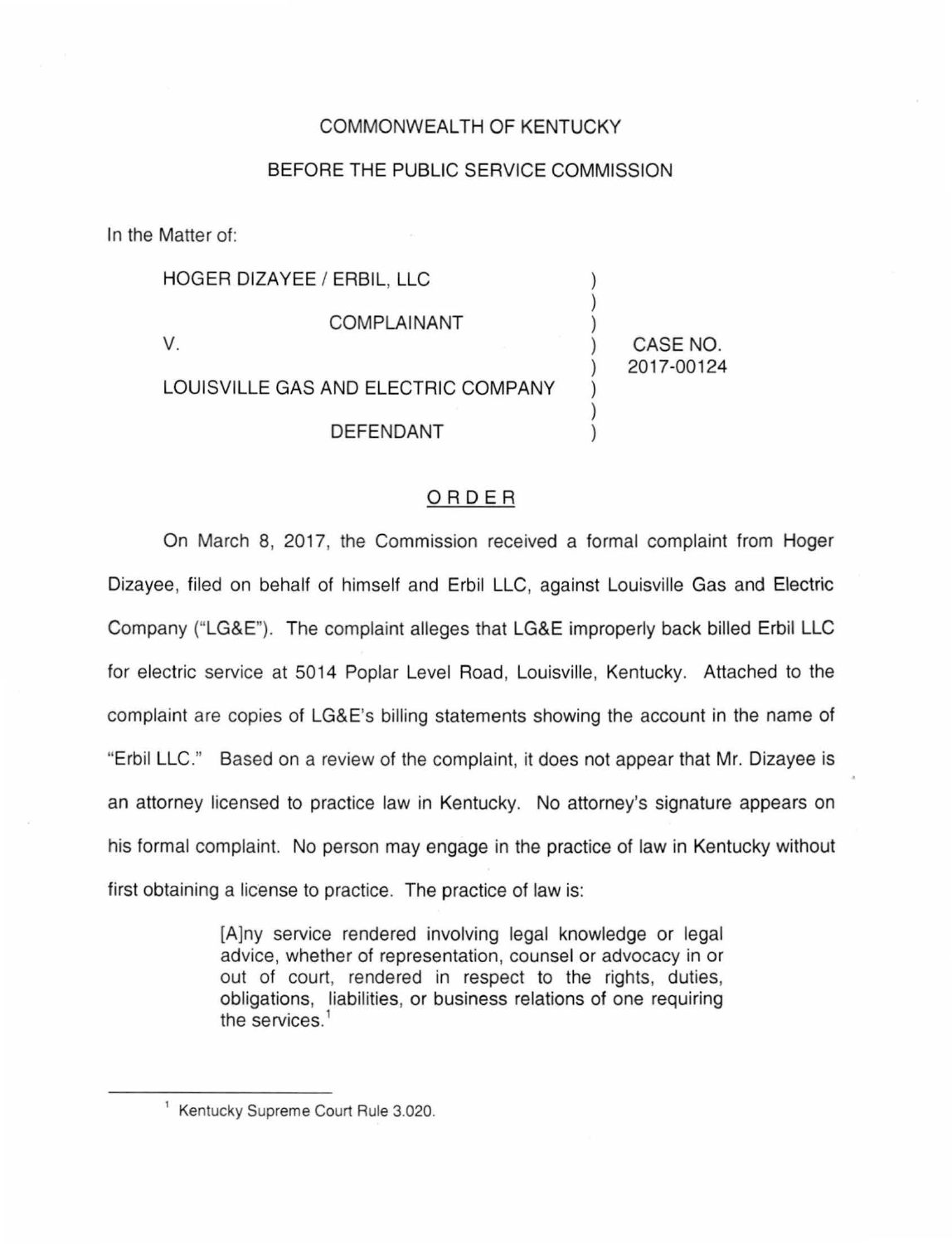It includes the representation of a corporation before a state administrative agency. $2$ 

As to its own proceedings, the Commission has adopted regulations concerning the practice of law. 807 KAR 5:001, Section 4(4), states in part, "A person shall not file a paper on behalf of another person, or otherwise represent another person, unless the person is an attorney licensed to practice law in Kentucky .... " In addition, the Commission's regulation on formal complaints, 807 KAR 5:001, Section 20(2), states in part, "A complaint by a corporation, association, or another organization with the right to file a complaint, shall be signed by its attorney." These regulations require that a corporation or other organization, from the outset of a complaint proceeding, be represented by an attorney. Here, the complaint involves electric service provided by LG&E to Erbil LLC, a Kentucky Limited Liability Company.

Based on the above, the Commission finds that Mr. Dizayee's complaint fails to comply with Kentucky law and should not be accepted for filing.

IT IS THEREFORE ORDERED that:

1. Mr. Dizayee's complaint on behalf on Erbil LLC is rejected for filing due to the omission of the signature of an attorney as required by Commission regulations as set forth in 807 KAR 5:001.

2. Erbil LLC shall be granted 14 days from the date of this Order to refile a complaint signed by an attorney licensed to practice law in the Commonwealth of Kentucky in compliance with 807 KAR 5:001.

3. If Erbil LLC fails to timely refile a complaint that complies with 807 KAR 5:001 , Section 20(2), such failure will result in the dismissal of this case without further Order and this case shall be removed from the Commission's docket.

<sup>&</sup>lt;sup>2</sup> Kentucky State Bar Association v. Henry Vogt Machine Co., 416 S.W.2d 727 (Ky. 1967).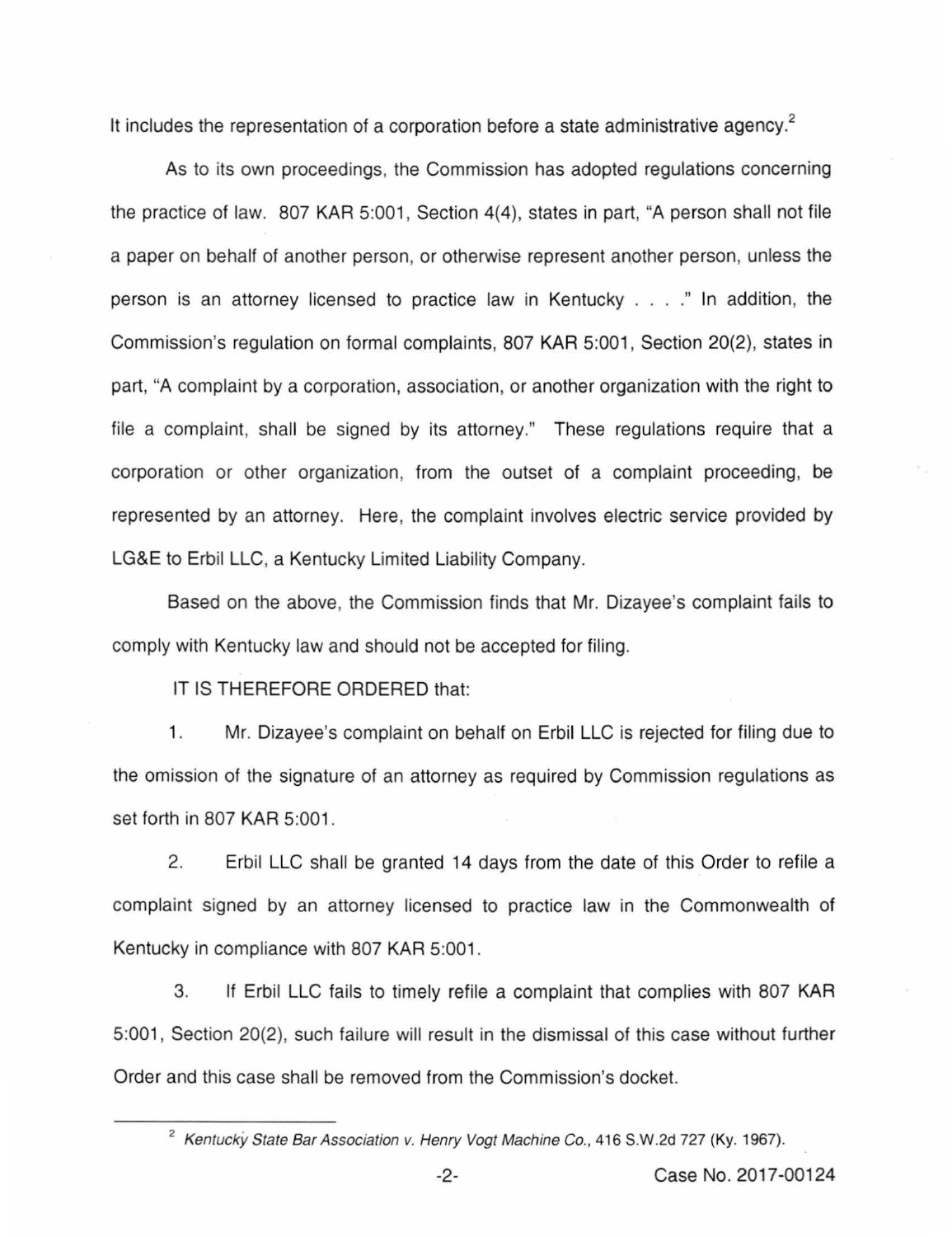By the Commission



ATTEST: Jalina R. Mathems

Case No. 2017-00124